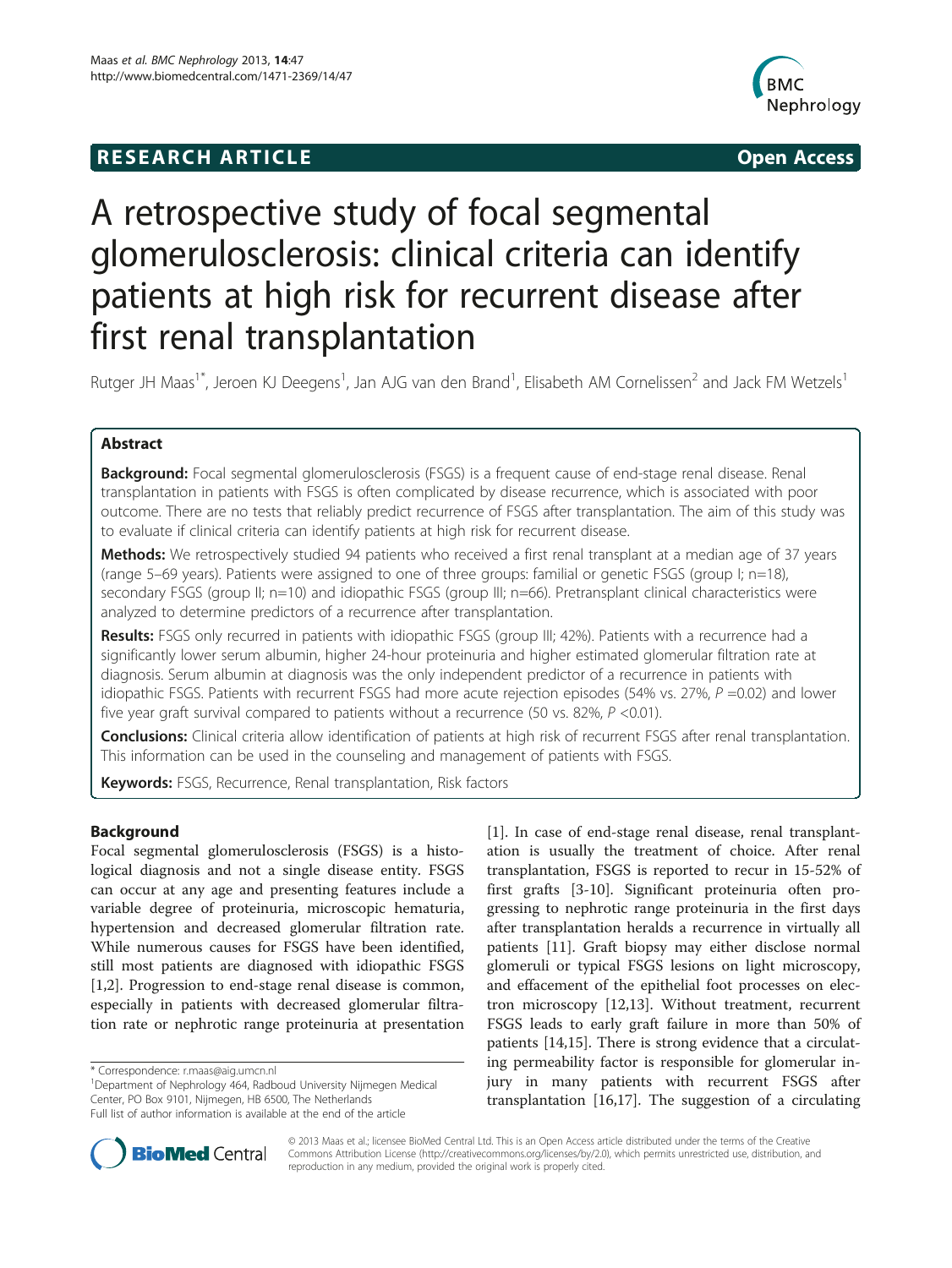permeability factor has led to the use of plasma exchange for the treatment of recurrent FSGS. When initiated early after onset of proteinuria, plasma exchange can induce a remission of proteinuria and portends a better prognosis [\[18,19\]](#page-7-0). Therefore, accurate identification of patients at risk for recurrent FSGS is an important issue.

We report a retrospective analysis of all patients with FSGS, who received a first renal transplant in our center. The purpose of the study was to define clinical criteria which would allow to identify patients at high risk for recurrent disease during pretransplant counseling.

# Methods

We identified all patients with FSGS who received a first renal transplant in our center in the period 1968–2009. Patients were included if the diagnosis of FSGS was confirmed on a native renal biopsy or if they had otherwise unexplained proteinuria and a first degree relative with biopsy proven FSGS. Patients with FSGS lesions secondary to other glomerular diseases including IgA nephropathy, membranous nephropathy and Alport disease were excluded.

For the purpose of the study, the medical records and pathology reports were reviewed. The Hospital Research Ethics Committee deemed formal committee review of the study unnecessary. Data collection was performed according to the Dutch Code of Conduct for Health Research.

Patients were assigned to one of three groups: Group I: patients with a first degree relative with FSGS and/or identified gene mutations that cause FSGS. Group II: patients with secondary FSGS based on previously published criteria (with exclusion of cases assigned to group I) [\[1](#page-6-0)]. Group III: patients without evidence of genetic or secondary FSGS. This group is referred to as idiopathic FSGS. Assignment to a group was done without knowledge of transplantation outcome.

# Definitions

Date of onset of FSGS in native kidneys was defined as date of first presentation. Date of diagnosis was recorded as biopsy date. Glomerular filtration rate was estimated with the abbreviated MDRD study equation in adults and the Schwartz formula in children (age < 16 years) [[20,21\]](#page-7-0). Definite recurrence of FSGS was defined as the occurrence of progressive proteinuria after transplantation, with 1) evidence of FSGS on light microscopy or 2) normal appearing glomeruli on light microscopy, but foot process effacement on electron microscopy. A probable recurrence was defined as proteinuria with normal glomeruli on light microscopy and no electron microscopy performed. Acute antibody mediated rejection has been described as a possible cause of early heavy posttransplant proteinuria [[22\]](#page-7-0). Any histologic signs of antibody mediated rejection were therefore recorded. Delayed graft function was defined as need for dialysis within the first week after transplantation.

# Statistical analysis

Values were expressed as median with range or mean ± SD. Statistical differences between groups were assessed with Chi-square or Fisher exact test, unpaired Student's  $t$  test or Mann Whitney U test, where appropriate. We used a binary probit model to identify independent predictors of recurrent FSGS [[23\]](#page-7-0). To improve the validity of multivariate data analyses, 100 data sets were created with imputed values for albumin, 24-hour proteinuria and estimated glomerular filtration rate (eGFR) using Stata's ice procedure [[24](#page-7-0)]. Ordinary least squares regression analysis was used to impute missing values. This model included age, gender, eGFR, proteinuria, serum albumin, and recurrence after transplantation [[25\]](#page-7-0). The association between predictor and imputed variables were assumed to be linear, no interactions were included as effect modification was deemed unlikely to be present in the final analysis. Kaplan–Meier curves and log-rank tests were used for description and comparison of graft survival. A two-sided P-value <0.05 was considered as the level of statistical significance for all tests. The analyses were performed with the use of SPSS 16.0 for Windows (SPSS inc, Chicago, IL, USA) and Stata 10 for Windows (Stata Corporation, Texas, USA).

# Results

# Baseline characteristics

We identified 94 patients with FSGS who received a first renal transplant. In 92 patients, the diagnosis was proven by renal biopsy. In addition, in two patients the diagnosis FSGS was based on the presence of proteinuria and the family history of a first degree relative with biopsy proven FSGS. Baseline characteristics are shown in Table [1](#page-2-0). Eighty-five patients were native Dutch. The remaining patients were Turkish (n=3), Moroccan (n=1), Dutch Antillian (n=1), Sri Lankan (n=1), Indonesian (n=1), Iranian  $(n=1)$  and Somalian  $(n=1)$ . Thirty-two patients were younger than 16 years at onset of FSGS. Eighteen patients were diagnosed with familial/genetic FSGS (group I). Mutations were identified in four of them. One patient had a three-allelic mutation (compound heterozygous mutations in the NPHS2-gene and one mutation in the NPHS1-gene), two related patients had homozygous mutations in the NPHS2-gene and one patient had a mutation in the WT1-gene. A secondary cause was identified in 10 patients (group II): renal agenesis (n=3), traumatic kidney injury (n=1), hypoplasia of one kidney (n=1), reflux nephropathy (n=2), chronic pyelonephritis (n=1), a history of intravenous heroin abuse (n=1), and Hajdu-Cheney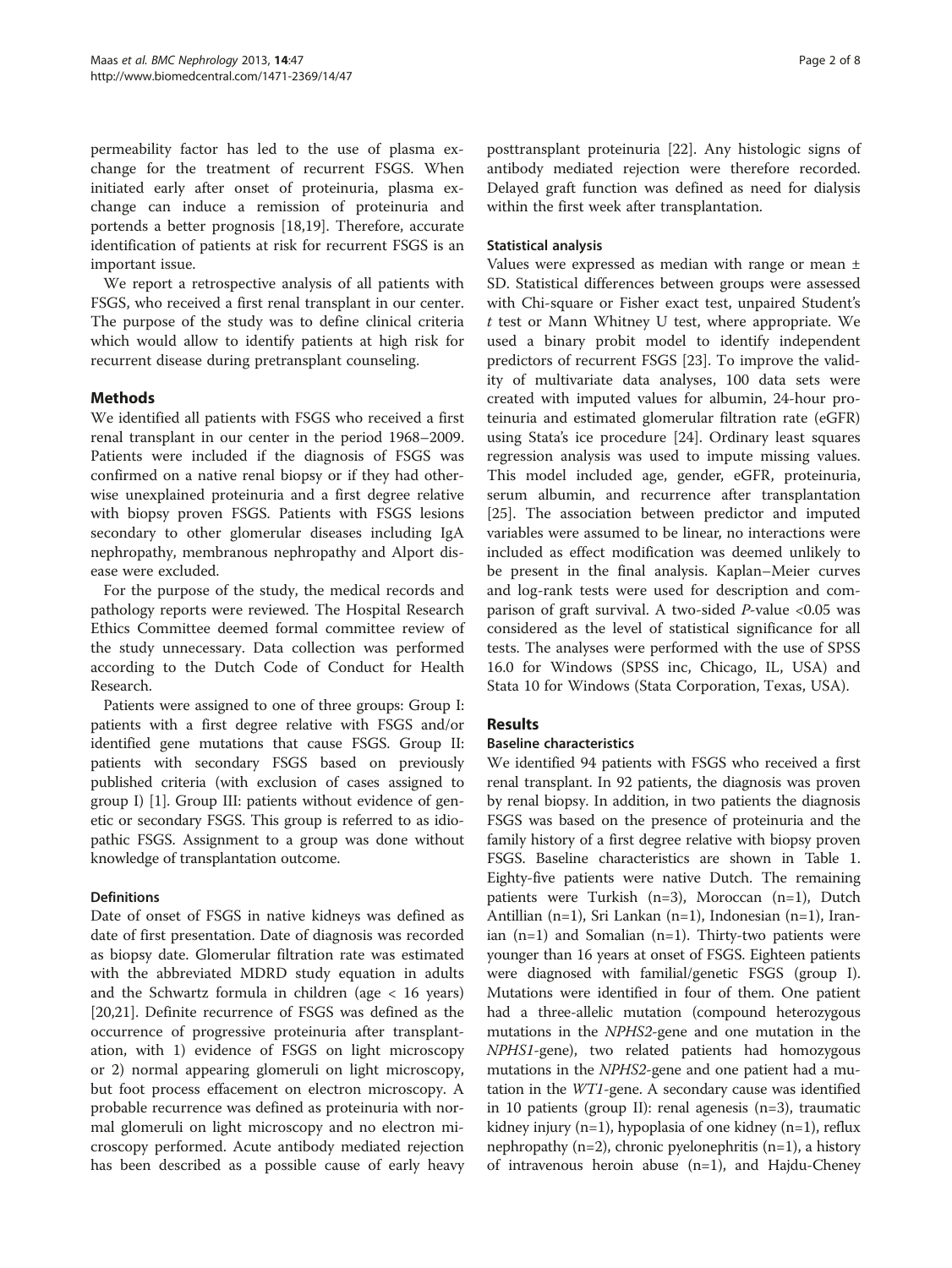|                                                              |                                     | <b>Total population</b><br>$(n=94)$ | Recurrence<br>$(n=28)$     | No recurrence<br>$(n=66)$ | P-value (difference recurrence<br>vs no recurrence group) |
|--------------------------------------------------------------|-------------------------------------|-------------------------------------|----------------------------|---------------------------|-----------------------------------------------------------|
| Sex (M/F)                                                    |                                     | 51/43                               | 16/12                      | 35/31                     | 0.82                                                      |
| Age at onset (yr)                                            |                                     | $26(1-61)$                          | $19(4-57)$                 | $26(1-61)$                | 0.63                                                      |
| Age at diagnosis (yr) <sup>*</sup>                           |                                     | $28(2-62)$                          | $23(5-57)$                 | $29(2-62)$                | 0.25                                                      |
| Serum albumin at diagnosis (g/l)                             |                                     | $27 \pm 11$ (n=60)                  | $20 \pm 9$ (n=20)          | $31 \pm 10$ (n= 40)       | < 0.01                                                    |
| 24-hour protein exretion (g)                                 |                                     | $8.0 \pm 7.3$ (n=42)                | $11.7 \pm 8.8$<br>$(n=15)$ | $5.9 \pm 5.5$ (n=27)      | 0.01                                                      |
| eGFR at diagnosis <sup>†</sup> (ml/min/1.73 m <sup>2</sup> ) |                                     | $81 \pm 53$ (n=63)                  | $104 \pm 50$<br>$(n=21)$   | $69 \pm 51$ (n=42)        | 0.01                                                      |
| Cause of FSGS                                                | Familial/geneticFSGS (group I)      | 18 (19%)                            | 0                          | 18                        | < 0.01                                                    |
|                                                              | Secondary FSGS (group II)           | 10 (11%)                            | $\Omega$                   | 10                        |                                                           |
|                                                              | Idiopathic FSGS (group III)         | 66 (70%)                            | 28                         | 38                        |                                                           |
| Bilateral nephrectomy before transplantation                 |                                     | 6                                   | $\mathbf{1}$               | 5                         | 0.67                                                      |
| Interval onset to diagnosis <sup>*</sup> (yr)                |                                     | $0.5(0-31)$                         | $0.3(0-6.9)$               | $0.8(0-31.0)$             | 0.07                                                      |
| Interval diagnosis to ESRD (yr)                              |                                     | $3.9(0.1 - 32.4)$                   | $4.9(0.1-16.8)$            | $3.7(0.1 - 32.4)$         | 0.96                                                      |
| Interval ESRD to transplantation                             |                                     | $1.4(0-9.3)$                        | $1.2(0-4.7)$               | $1.4(0-9.3)$              | 0.53                                                      |
| Age at transplantation (yr)                                  |                                     | $37(5-69)$                          | $32(10-62)$                | $38(5 - 69)$              | 0.17                                                      |
| Donor Source                                                 | Deceased                            | 75                                  | 24                         | 51                        | 0.57                                                      |
|                                                              | Living unrelated                    | $\overline{7}$                      | $\mathbf{1}$               | 6                         |                                                           |
|                                                              | Living related                      | 12                                  | 3                          | 9                         |                                                           |
| Donor age (yr)                                               |                                     | $35.5(0-68)$                        | $36.5(5-64)$               | $35.5(0-68)$              | 0.91                                                      |
| Number of HLA mismatches                                     |                                     | $2.0 \pm 1.2$                       | $2.0 \pm 1.2$              | $2.0 \pm 1.2$             | 0.77                                                      |
| Initial immunosuppressive $P + CsA$<br>regimen               |                                     | 54                                  | 18                         | 36                        | 0.38                                                      |
|                                                              | $P + Aza$                           | 11                                  | 5                          | 6                         |                                                           |
|                                                              | $P + CsA + MMF$                     | 13                                  | $\overline{2}$             | 11                        |                                                           |
|                                                              | $P + \text{taccro} + \text{MMF}$    | 14                                  | 3                          | 11                        |                                                           |
|                                                              | $Dacl + \text{taccro} + \text{MMF}$ | 2                                   | 0                          | $\overline{2}$            |                                                           |

#### <span id="page-2-0"></span>Table 1 Baseline characteristics of patients with FSGS and comparison of baseline characteristics between patients with and without FSGS recurrence

Data are given as  $n$ (%), means  $\pm$  SD or median (range).

\*age at diagnosis is based on biopsy date. Two patients with familial FSGS were not biopsied. For these patients, age at diagnosis equals age of first presentation. †eGFR was calculated with the abbreviated MDRD study equation in adults and with Schwartz' formula in children.

P = prednisone, CsA = cyclosporine, Aza = azathioprine, MMF = mycophenolate mofetil, Tacro=tacrolimus, Dacl = daclizumab.

eGFR = estimated glomerular filtration rate, ESRD = end-stage renal disease.

syndrome (n=1) [[26](#page-7-0)]. Idiopathic FSGS was diagnosed in 66 patients (group III).

A diagnosis of FSGS was made at a median of 6.0 years (0.3-36.9 years) before renal transplantation. Patients were on dialysis for a median of 1.4 years (0–9.3 years) before transplantation. Bilateral nephrectomy was performed before transplantation in six patients, all were children. Four patients underwent preemptive renal transplantation.

#### Recurrence after renal transplantation

FSGS recurred in 28 patients (30%; Table 1). Twenty-four patients had a definite recurrence of FSGS and four patients had a probable recurrence. Typical FSGS lesions were seen in light microscopy in biopsies of 11 patients. In none of the patients there was evidence of acute transplant glomerulopathy. Peritubular capillary C4d staining was performed in biopsies of six patients with a recurrence, and all were negative. Three probable recurrences occurred within the first month after transplantation, and all had nephrotic range proteinuria. All recurrences occurred in patients with idiopathic FSGS (group III;  $P \leq 0.01$ ). Median amount of proteinuria at the time of graft biopsy in patients with a recurrence was 5.0 g/day (interquartile range 3.6 - 6.9 g/day). The median time to recurrence was 6 days (0–2082 days) after transplantation. In two patients the diagnosis of recurrence was made more than six months after renal transplantation. The first patient, a 32-year old woman, had a probable recurrence more than five years after transplantation after cyclosporine monotherapy was replaced by azathioprine and prednisone because of cyclosporine toxicity. Shortly thereafter massive proteinuria occurred. Initiation of plasma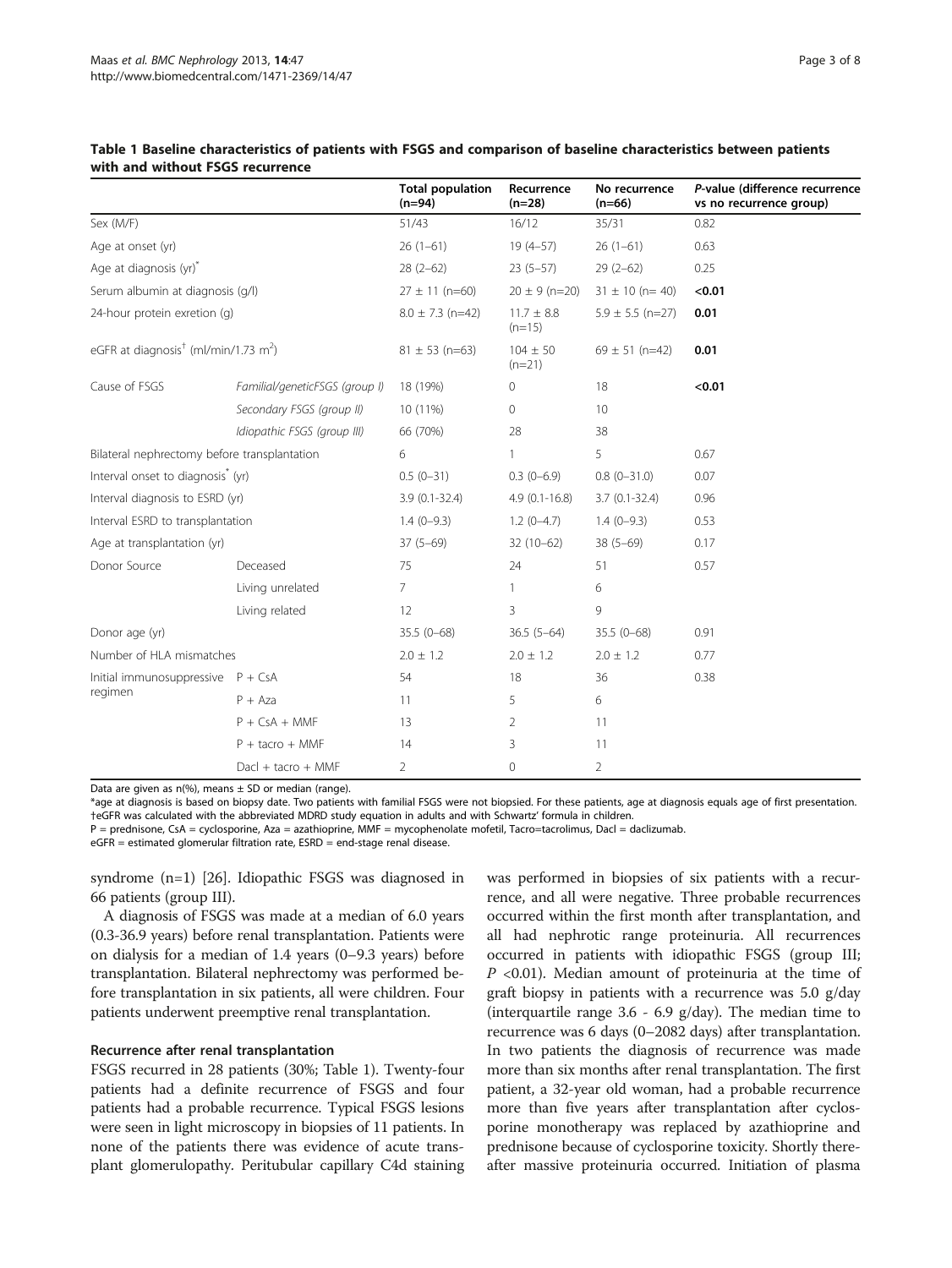exchange led to a remission of proteinuria, however prolonged plasma exchange was necessary to sustain the remission of proteinuria. The other late recurrence was a definite recurrence which occurred four years after transplantation in an 18 year-old patient. No inciting event was found. He was treated with ACE-inhibitors and had only slight proteinuria and a reasonable graft function after a follow-up of 17 years.

Compared to patients without a recurrence, delayed graft function occurred more often in patients with recurrent FSGS, although this difference did not reach statistical significance (25% vs. 12%,  $P = 0.13$ ). Patients with recurrent FSGS had significantly more biopsyproven acute rejection episodes (54% vs. 27%,  $P = 0.02$ ). There were no significant differences in HLA-mismatches and immunosuppressive regimens. Graft survival at five years was significantly lower in patients with recurrent FSGS compared to patients without a recurrence (50% vs. 82%;  $P < 0.01$ ). Plasma exchange for the treatment of recurrent FSGS was introduced in 1994. We have previously shown an improved outcome in patients treated with plasma exchange compared to historical controls [[18\]](#page-7-0). In the current study nine out of 28 patients with recurrences were treated with plasma exchange.

#### Clinical prediction of recurrent FSGS

To determine clinical factors associated with FSGS recurrence, we compared baseline characteristics of patients in group III with and without a recurrence of FSGS (Table 2). Patients with familial or secondary FSGS were excluded because a recurrence did not occur in these patient groups. Patients with a recurrence had a significantly lower serum albumin, higher 24-hour proteinuria and higher eGFR at diagnosis (Table 2). They also had a shorter interval between presentation and renal biopsy than patients without a recurrence. The interval between first renal biopsy and end-stage renal disease did not differ significantly between patients with and without a recurrence, nor did age at diagnosis and donor age.

Serum albumin, eGFR and 24-hour proteinuria were analyzed as predictors in the binary probit model. Because there was significant multicollinearity between

| Table 2 Demographic and transplant-related factors, and laboratory results at diagnosis in patients with idiopathic |  |  |
|---------------------------------------------------------------------------------------------------------------------|--|--|
| FSGS (group III) with and without a recurrence                                                                      |  |  |

|                                                        |                  | Recurrence            | No recurrence         | P-value |
|--------------------------------------------------------|------------------|-----------------------|-----------------------|---------|
| $\mathsf{N}$                                           |                  | 28                    | 38                    |         |
| Sex (M/F)                                              |                  | 16/12                 | 24/14                 | 0.80    |
| Age at presentation (yr)                               |                  | $19(4-57)$            | $28(1-61)$            | 0.45    |
| Age at diagnosis (yr)                                  |                  | $23(5-57)$            | $34(2-61)$            | 0.13    |
| Body mass index at diagnosis in patients >16 yr (n=48) |                  | $24.6 \pm 3.6$ (n=12) | $25.0 \pm 3.5$ (n=26) | 0.76    |
| eGFR at diagnosis (ml/min/1.73 m <sup>2</sup> )        |                  | $104 \pm 50$ (n=21)   | $53 \pm 22$ (n=22)    | < 0.01  |
| Serum albumin at diagnosis (g/l)                       |                  | $20 \pm 9$ (n=20)     | $33 \pm 10$ (n=24)    | < 0.01  |
| 24-hour protein excretion (q)                          |                  | $11.7 \pm 8.8$ (n=15) | $4.6 \pm 2.7$ (n=14)  | < 0.01  |
| Interval onset to diagnosis (yr)                       |                  | $0.3(0-6.9)$          | $1.0(0-22)$           | < 0.01  |
| Interval diagnosis to ESRD (yr)                        |                  | $4.9(0.1 - 16.8)$     | $3.7(0.2 - 32.4)$     | 0.96    |
| Interval ESRD to Tx (yr)                               |                  | $1.2(0-4.7)$          | $1.5(0-9.3)$          | 0.34    |
| Age at transplantation (yr)                            |                  | $32(10-62)$           | $44(5-68)$            | 0.06    |
| Donor age (yr)                                         |                  | $36.5(5-64)$          | $38(0 - 68)$          | 0.60    |
| Number of HLA mismatches                               |                  | $2.0 \pm 1.2$         | $2.1 \pm 1.2$         | 0.81    |
| Donor source (n)                                       | Deceased         | 24                    | 27                    | 0.35    |
|                                                        | Living unrelated | 1                     | 4                     |         |
|                                                        | Living related   | 3                     | $\overline{7}$        |         |
| Baseline immunosuppressive regimen (n)                 | P, CsA           | 18                    | 23                    | 0.64    |
|                                                        | P, Aza           | 5                     | 4                     |         |
|                                                        | P, CsA, MMF      | $\overline{2}$        | $\overline{2}$        |         |
|                                                        | P, tacro, MMF    | 3                     | 8                     |         |
|                                                        | Dacl, tacro, MMF | 0                     | 1                     |         |

Data are given as n(%), means ±SD or median (range).

P = prednisone, CsA = cyclosporine, Aza = azathioprine, MMF = mycophenolate mofetil, Tacro=tacrolimus.

Dacl = daclizumab, eGFR = estimated glomerular filtration rate, ESRD = end-stage renal disease, Tx = transplantation.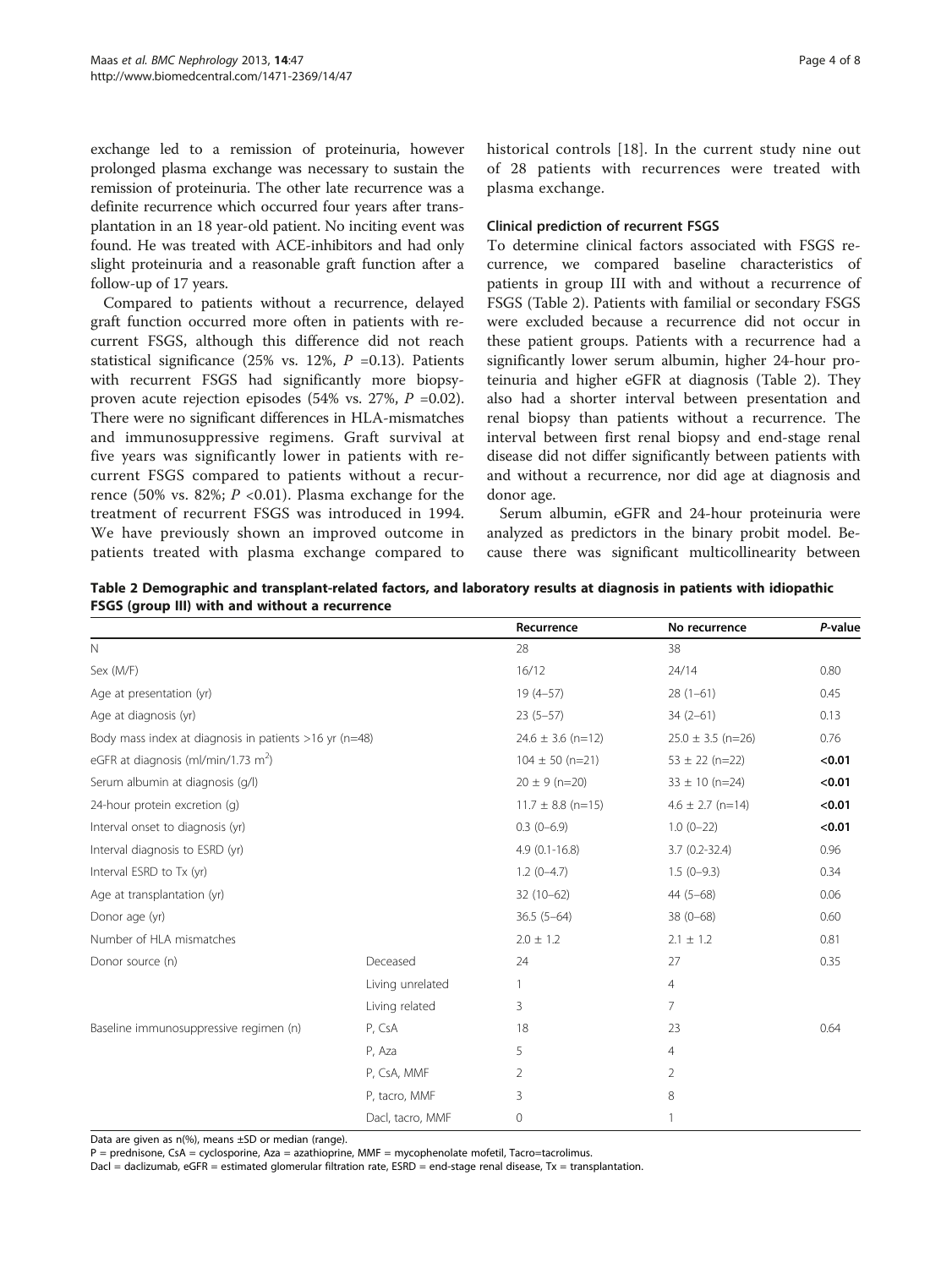albumin and 24-hour proteinuria, these parameters were analyzed separately with eGFR. In the complete case analysis of eGFR and serum albumin (n=39), serum albumin was an independent predictor with a relative risk of 0.93 per incremental g/l (95% confidence interval 0.88-0.98). In the complete case analysis of eGFR and 24-hour proteinuria (n=26), 24-hour proteinuria was a significant predictor with a relative risk of 1.36 per incremental g/24 hours (95% confidence interval 1.05- 1.77). eGFR was a significant but weak predictor in the complete case analysis. After imputation serum albumin was the only independent predictor of a recurrence with a relative risk 0.92 per incremental g/l (95% confidence interval 0.88-0.96).

The percentage of recurrences by serum albumin level at diagnosis in the idiopathic FSGS group is shown in Table 3. The ROC curve for the predictive value of serum albumin at diagnosis for FSGS recurrence is shown in Figure 1.

## **Discussion**

Many factors have been associated with recurrence of FSGS after renal transplantation, including a young age at diagnosis, a rapid progression to end-stage renal disease, loss of a previous renal graft from recurrent disease, and prior bilateral nephrectomy [\[3,4,6,15](#page-6-0)[,27](#page-7-0)]. Except for recurrence in a previous graft none of these factors is highly predictive in an individual patient [\[28](#page-7-0)]. Since recurrent FSGS has been associated with a circulating plasma factor, in vitro determination of plasma factor(s) that induce permeability to albumin in isolated glomeruli has also been used to predict recurrence [[6,16\]](#page-6-0). Although initial reports showed good correlations between in vitro tests and recurrent disease in renal grafts, later studies reported less robust correlations and less specificity [[29\]](#page-7-0). Recently, Wei et al. have described serum soluble urokinase receptor (suPAR) as a circulating factor that may cause FSGS [[17\]](#page-6-0). They reported that higher concentrations of suPAR before transplantation are associated with an increased risk for recurrence after transplantation. However, there was a large degree of overlap between pretransplant suPAR in patients with recurrent and nonrecurrent FSGS. We have recently shown that suPAR is not a specific marker for idiopathic

Table 3 Recurrence rates in patients with idiopathic FSGS according to serum albumin concentration at diagnosis

| Serum albumin (g/l) | Number of cases | <b>Patients with</b><br>recurrences (%) |
|---------------------|-----------------|-----------------------------------------|
| >35                 | 12              |                                         |
| 25-35               | 14              | 6 (43%)                                 |
| $<$ 25              | 18              | 14 (78%)                                |
| Missing             | 22              | 8 (36%)                                 |



pretransplant risk assessment.

In our study FSGS recurred only in patients assigned to group III (idiopathic FSGS). In this group recurrence rate was 42%. The lower recurrence rate reported in many studies may be related to inclusion of patients with secondary/genetic FSGS [[3-5,9](#page-6-0)]. Except for patients with congenital nephrotic syndrome (NPSH1) in which anti-nephrin antibodies may be involved, FSGS rarely recurs in patients with genetic FSGS [[31,32\]](#page-7-0). With the identification of mutations in podocyte-associated genes it has become apparent that an increasing number of patients originally thought to have idiopathic FSGS, actually have a form of genetic FSGS [[2](#page-6-0)]. In children with FSGS, genetic testing strategy in our center has involved sequential testing for all mutations known at the time. Most children in this cohort received a transplant before any FSGS associated mutations were identified. In adultonset sporadic FSGS, most of the currently known FSGS associated mutations are rare [\[33\]](#page-7-0). Still, we cannot exclude the possibility that some patients assigned to our group III in fact had an unidentified genetic mutation.

In the early phase of recurrent FSGS after transplantation, glomeruli often appear normal on light microscopy, but display diffuse foot process effacement on electron microscopy. We used a definition of a probable recurrence if glomeruli appeared normal but electron microscopy was not performed. Nevertheless, recurrent FSGS was in fact the most likely diagnosis in these cases,

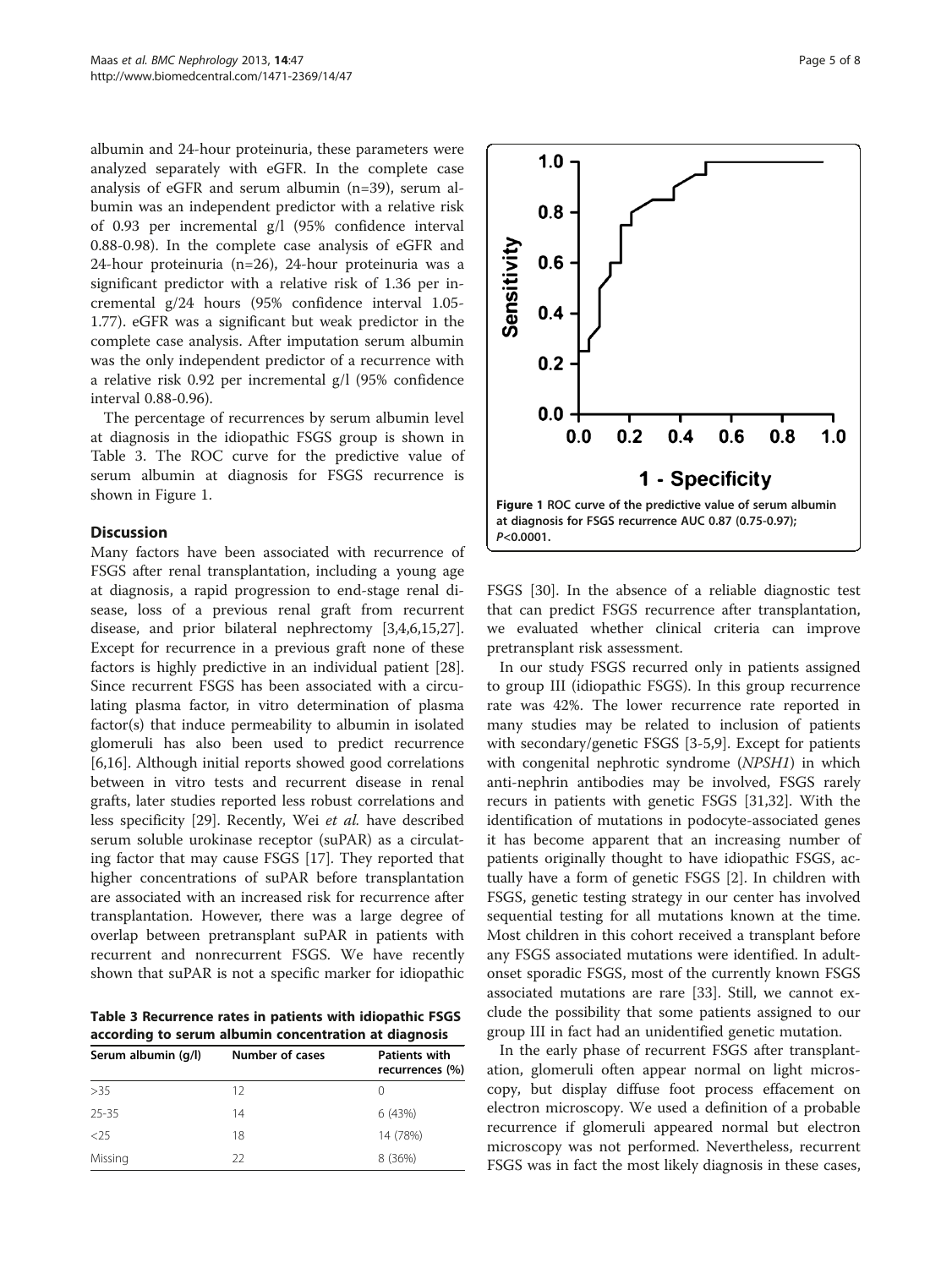as all patients had nephrotic range proteinuria. Moreover, previous studies have used similar definitions [\[13](#page-6-0)]. Although acute antibody mediated rejection can cause postttansplant proteinuria, we consider this an unlikely event. There was no evidence of acute transplant glomerulopathy in light microscopy, and in available biopsies C4d stainings were negative.

Risk factor analysis using a binary probit model identified serum albumin at diagnosis as an independent predictor of recurrence. In patients with idiopathic FSGS (group III) and a serum albumin  $\langle 25 \text{ g}/l \text{ at diagnosis} \rangle$ currence rate was high (78%), whereas FSGS did not recur in patients with a normal serum albumin  $(>35 \text{ g/l})$ at diagnosis. This finding supports the present notion among many clinicians that a more severe nephrotic syndrome in patients with FSGS is associated with a higher recurrence risk. To our knowledge, this is the first study to demonstrate the predictive value of serum albumin at diagnosis in recurrent FSGS. This is likely due to the fact that previous studies have never reported pretransplant serum albumin.

Admittedly, serum albumin was not available in 22 patients with idiopathic FSGS which may have biased results. To account for these missing values, we used imputed values in the binary probit model. It has been shown that a properly performed multiple imputation gives less biased results compared to traditional complete case analysis [[34\]](#page-7-0). Recurrence after transplantation was used as a predictor variable because multiple imputation with the outcome has been shown to yield more valid results [\[25\]](#page-7-0).

Previously, Praga et al. showed that a normal serum albumin was suggestive of FSGS secondary to hyperfiltration in patients with FSGS in their native kidneys and nephrotic range proteinuria. Hyperfiltration in these patients was due to severe obesity (BMI  $\geq 35$  kg/m<sup>2</sup>), vesicoureteral reflux, or renal mass reduction. In our study, none of the children were obese, and none of the adult patients in the idiopathic FSGS group had a body mass index over 35 kg/m<sup>2</sup>. Moreover, patients with reflux or renal mass reduction were assigned to group II. Nevertheless, it is possible that at least some of the patients in group III, specifically those with a normal serum albumin and nephrotic range proteinuria at diagnosis, had glomerular hyperfiltration that would not be expected to recur in the renal transplant. Because we were unable to identify an underlying secondary cause with certainty, we assigned these patients to group III (idiopathic FSGS). In daily clinical practice these patients would also be diagnosed with idiopathic FSGS.

In the past, living related donor transplantations have often been avoided in patients with FSGS, because of fear that recurrent FSGS in the renal allograft would lead to premature graft loss. However, this fear has

become less justified since therapeutic plasma exchange has been shown to improve outcome in patients with recurrent FSGS. Moreover, data from the USRDS study revealed that living related donor transplantation has no association with graft loss from recurrent FSGS [\[35](#page-7-0)]. Rather, living related donor transplant is associated with a graft survival advantage for living donor kidneys over deceased donor kidneys. Furthermore, as confirmed by our study, the rate of recurrence among recipients of living or deceased donor kidneys is similar [[5,9,14,](#page-6-0)[36-38\]](#page-7-0).

The immunosuppressive regimen did not influence the risk of recurrent disease in our study. In particular, the use of cyclosporine was not associated with a decreased recurrence rate. In children, there is limited evidence that recurrent FSGS can be successfully treated with high-dose intravenous or oral cyclosporin [[39,40\]](#page-7-0). However, cyclosporine does not appear to prevent recurrence in the transplant when given as part of the initial immunosuppressive regimen [[38,41,42\]](#page-7-0).

A rapid clinical course to end-stage renal disease, a previously reported risk factor for recurrence, did not in-fluence the recurrence rate in our study [\[4](#page-6-0),[14,15](#page-6-0)[,37](#page-7-0)]. Several other studies also observed no differences between the rapidity of progression of the initial disease and recurrent disease [\[5,7](#page-6-0)-[9,](#page-6-0)[38\]](#page-7-0). Although speculative, differences in pre-transplant immunosuppressive therapy may help explain the discrepancy between the above mentioned studies. Pardon et al. and Hickson et al. showed that recurrent disease occurred more often in patients treated with cyclosporine before transplantation, whereas time to end stage renal disease did not influence recurrence rate [\[7,8](#page-6-0)]. Although these patients eventually developed end-stage renal disease, cyclosporine may have slowed progression by reducing proteinuria. As recently shown, cyclosporine can reduce proteinuria due to a direct effect on podocyte function, which appears to be related to a stabilization of the actin cytoskeleton in podocytes [\[43](#page-7-0)]. In contrast, these patients may progress rapidly to end-stage renal disease if not treated with cyclosporine.

Several investigators have identified bilateral nephrectomy before transplantation as a risk factor for recurrence [[4,](#page-6-0)[27\]](#page-7-0). This may reflect a more aggressive disease with a higher propensity to recur. In our study, we were not able to confirm this finding because bilateral nephrectomy was only performed in six patients. We only advise nephrectomy in patients with end-stage renal disease and severe, persistent nephrotic syndrome refractory to medical treatment.

Recurrent FSGS was associated with decreased graft survival: within five years, half of the patients with recurrent FSGS lost their renal graft compared to only 18% of patients without recurrent FSGS. It is important to note that most patients included in our cohort were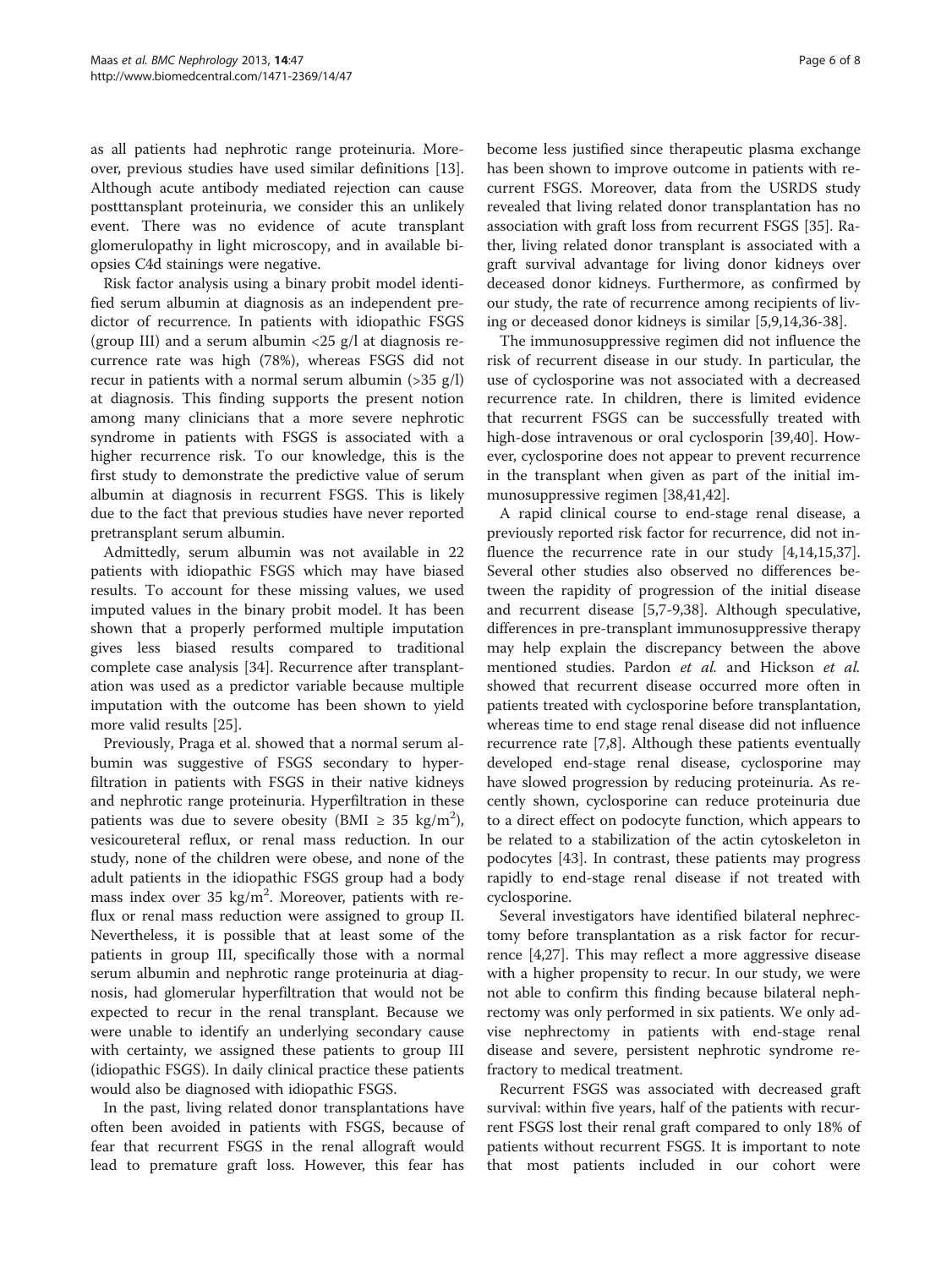<span id="page-6-0"></span>transplanted in the era before plasma exchange was applied as treatment of FSGS recurrence. We and others have shown that sustained remissions resulting in better renal survival can be attained after treatment with plasma exchange [\[18,19,41](#page-7-0)]. The higher incidence of acute rejection episodes in patients with FSGS recurrence may also have contributed to their decreased graft survival. In addition to acute rejections, delayed graft function also appeared to occur more often in patients with recurrent FSGS, although this difference was not statistically significant. It is not clear how FSGS recurrence, delayed graft function, and acute rejection are intertwined. Kim et al. reported that both recurrence of FSGS and delayed graft function were independently associated with an increased incidence of acute rejection in patients with end-stage renal disease due to FSGS [[44\]](#page-7-0). Furthermore, there was an increased rate of early graft dysfunction in their FSGS patients, which was assumed to be a consequence of immediate recurrence. In our study, the increased number of acute rejection episodes may be due to a higher surveillance rate. Patients with an FSGS recurrence had a mean of 1.5 renal graft biopsies per patient in the first year after transplantation, whereas the patients without a recurrence had only 0.5 biopsies.

# Conclusions

Clinical criteria can identify a group of patients at high risk for recurrent FSGS after renal transplantation. Serum albumin at diagnosis predicts recurrence rate with a 78% risk of recurrence in patients with serum albumin concentration <25 g/l. Admittedly our study is limited by the retrospective design and missing data. Prospective studies are needed to confirm our findings. Nevertheless, our data can already be used to provide better counseling of patients with FSGS before renal transplantation. High risk patients should be closely monitored for proteinuria, especially in the first weeks after transplantation, to enable early initiation of plasma exchange.

#### Competing interests

The authors declare that they have no competing interests.

#### Authors' contributions

RJHM conceived and designed study, collected data, analyzed data, and wrote the manuscript. JKJD: conceived and designed study, analyzed data, and participated in writing the manuscript. JAJGB: participated in the design of the study, and performed statistical analyses in Stata. EAMC: collected data, and participated in writing the manuscript. JFMW: participated in design of the study, and participated in writing the manuscript. All authors read and approved the final manuscript.

#### Acknowledgements

RJHM and JFMW are supported by a grant of the Dutch Kidney Foundation (Nierstichting Nederland OW08). We thank Dr. AJ Hoitsma for providing data from our renal transplant database.

#### Author details

1 Department of Nephrology 464, Radboud University Nijmegen Medical Center, PO Box 9101, Nijmegen, HB 6500, The Netherlands. <sup>2</sup>Department of Pediatric Nephrology, Radboud University Nijmegen Medical Center, Nijmegen, The Netherlands.

Received: 20 June 2012 Accepted: 14 February 2013 Published: 22 February 2013

#### References

- 1. Deegens JK, Steenbergen EJ, Wetzels JF: Review on diagnosis and treatment of focal segmental glomerulosclerosis. Neth J Med 2008, 66:3–12.
- Yang HC, Fogo AB: 'Idiopathic' FSGS: an increasingly obsolete diagnosis? Nephrol Dial Transplant 2010, 25:654–656.
- Ingulli E, Tejani A: Incidence, treatment, and outcome of recurrent focal segmental glomerulosclerosis posttransplantation in 42 allografts in children–a single-center experience. Transplantation 1991, 51:401–405.
- 4. Sener A, Bella AJ, Nguan C, Luke PP, House AA: Focal segmental glomerular sclerosis in renal transplant recipients: predicting early disease recurrence may prolong allograft function. Clin Transplant 2009, 23:96–100.
- 5. Moroni G, Gallelli B, Quaglini S, Banfi G, Montagnino G, Messa P: Long-term outcome of renal transplantation in adults with focal segmental glomerulosclerosis. Transpl Int 2010, 23:208-216.
- 6. Dall'Amico R, Ghiggeri G, Carraro M, Artero M, Ghio L, Zamorani E, Zennaro C, Basile G, Montini G, Rivabella L, et al: Prediction and treatment of recurrent focal segmental glomerulosclerosis after renal transplantation in children. Am J Kidney Dis 1999, 34:1048–1055.
- 7. Pardon A, Audard V, Caillard S, Moulin B, Desvaux D, Bentaarit B, Remy P, Sahali D, Roudot-Thoraval F, Lang P, et al: Risk factors and outcome of focal and segmental glomerulosclerosis recurrence in adult renal transplant recipients. Nephrol Dial Transplant 2006, 21:1053–1059.
- 8. Hickson LJ, Gera M, Amer H, Iqbal CW, Moore TB, Milliner DS, Cosio FG, Larson TS, Stegall MD, Ishitani MB, et al: Kidney transplantation for primary focal segmental glomerulosclerosis: outcomes and response to therapy for recurrence. Transplantation 2009, 87:1232–1239.
- 9. Schachter ME, Monahan M, Radhakrishnan J, Crew J, Pollak M, Ratner L, Valeri AM, Stokes MB, Appel GB: Recurrent focal segmental glomerulosclerosis in the renal allograft: single center experience in the era of modern immunosuppression. Clin Nephrol 2010, 74:173–181.
- 10. Cochat P, Fargue S, Mestrallet G, Jungraithmayr T, Koch-Nogueira P, Ranchin B, Zimmerhackl LB: Disease recurrence in paediatric renal transplantation. Pediatr Nephrol 2009, 24:2097–2108.
- 11. Kaplan-Pavlovcic S, Ferluga D, Hvala A, Chwatal-Lakic N, Bren AF, Vizjak A: Recurrent focal segmental glomerulosclerosis after renal transplantation: is early recurrent proteinuria always a surrogate marker for recurrence of the disease? Transplant Proc 2002, 34:3122–3124.
- 12. Ypelaar DH, Farris AB, Goemaere N, Amann K, Goldschmeding R, Nguyen TQ, Farkash E, van den Heuvel MC, de Heer E, Bruijn JA, et al: Fidelity and evolution of recurrent FSGS in renal allografts. J Am Soc Nephrol 2008, 19:2219–2224.
- 13. Canaud G, Dion D, Zuber J, Gubler MC, Sberro R, Thervet E, Snanoudj R, Charbit M, Salomon R, Martinez F, et al: Recurrence of nephrotic syndrome after transplantation in a mixed population of children and adults: course of glomerular lesions and value of the Columbia classification of histological variants of focal and segmental glomerulosclerosis (FSGS). Nephrol Dial Transplant 2010, 25:1321–1328.
- 14. Artero M, Biava C, Amend W, Tomlanovich S, Vincenti F: Recurrent focal glomerulosclerosis: natural history and response to therapy. Am J Med 1992, 92:375–383.
- 15. Pinto J, Lacerda G, Cameron JS, Turner DR, Bewick M, Ogg CS: Recurrence of focal segmental glomerulosclerosis in renal allografts. Transplantation 1981, 32:83–89.
- 16. Savin VJ, Sharma R, Sharma M, McCarthy ET, Swan SK, Ellis E, Lovell H, Warady B, Gunwar S, Chonko AM, et al: Circulating factor associated with increased glomerular permeability to albumin in recurrent focal segmental glomerulosclerosis. N Engl J Med 1996, 334:878–883.
- 17. Wei C, El Hindi S, Li J, Fornoni A, Goes N, Sageshima J, Maiguel D, Karumanchi SA, Yap HK, Saleem M, et al: Circulating urokinase receptor as a cause of focal segmental glomerulosclerosis. Nat Med 2011, 17:952–960.